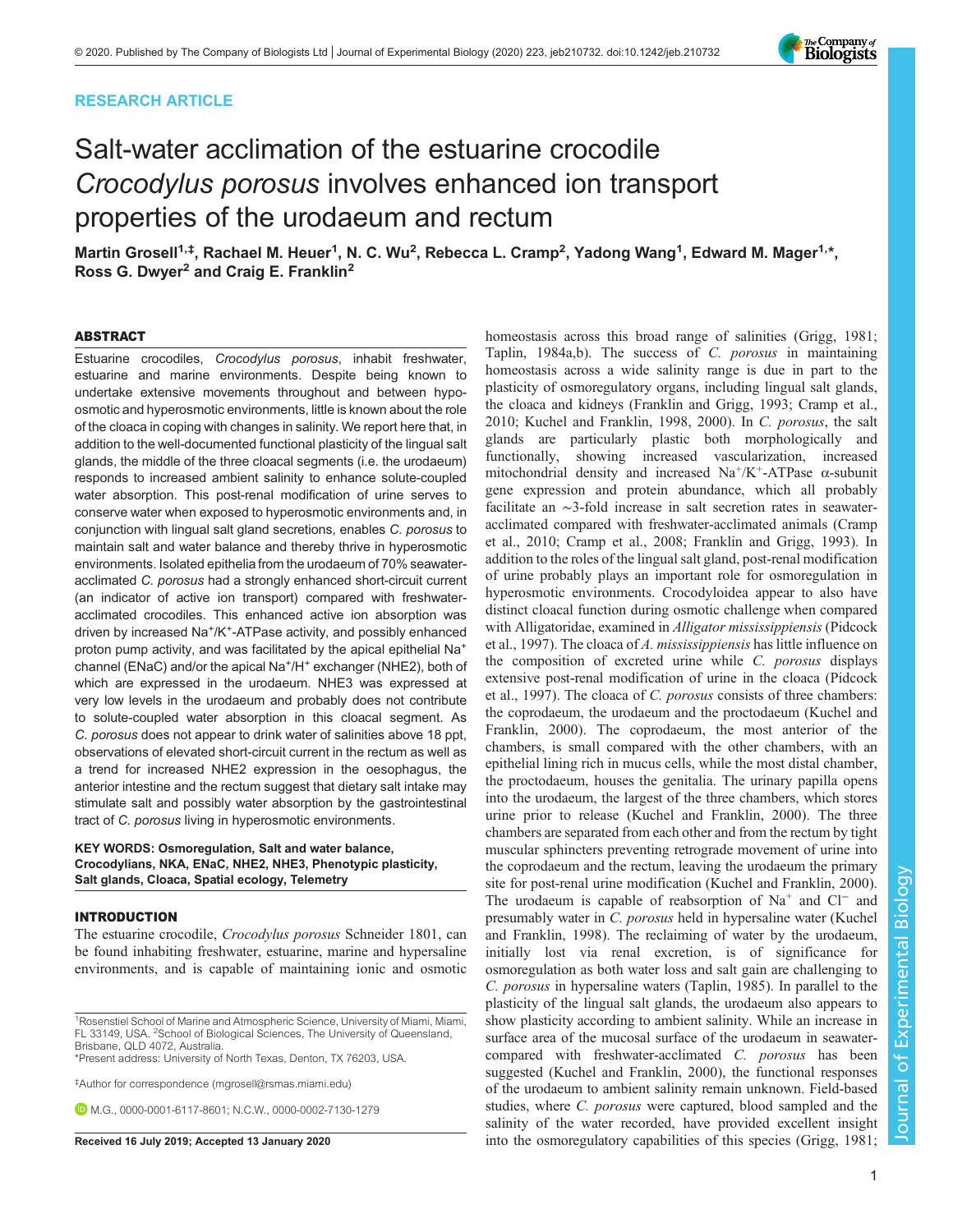<span id="page-1-0"></span>[Taplin, 1985\)](#page-9-0). These, however, are single, point in time, measurements and provide no information as to how long the individuals had been at that particular salinity at the point of capture. Both spatial and temporal changes in environmental salinity are important when considering the physiological plasticity of the osmoregulatory organs of C. porosus. In recent years, telemetry ([Franklin et al.,](#page-8-0) [2009](#page-8-0)) has revealed large movements of C. porosus [\(Read et al.,](#page-9-0) [2007](#page-9-0); [Campbell et al., 2010, 2013](#page-8-0)) but these movements have to date not been matched with changes in environmental salinity that they would encounter.

The first objective of this study was to examine how wild C. porosus move in relation to natural variation in environmental salinity. Next, to test the hypothesis that functional adjustments of transport properties in the mucosal epithelium of the urodaeum occur to facilitate water retention and allow for prolonged occupancy in marine environments, we conducted a series of laboratory experiments. Specifically, predictions of enhanced Na<sup>+</sup> absorption by isolated epithelia from the urodaeum were tested using Ussing chambers. These expectations were met and followed by pharmacological characterization of putative  $Na<sup>+</sup>$  transport pathways in the urodaeum as well as cloning of putative  $Na<sup>+</sup>$ transporters. Finally, the third objective was to test the hypothesis of enhanced expression of genes coding for  $Na<sup>+</sup>$  transporters involved in solute-coupled water absorption by the urodaeum of seawateracclimated C. porosus.

#### MATERIALS AND METHODS

## Tracking C. porosus movements

To investigate movement and habitat use of crocodiles in relation to environmental salinity, we conducted a field-based study whereby electronic tracking devices were deployed on four wild adult male C. porosus to track their behaviour remotely. Field study was conducted on the Wenlock River in Cape York, Australia (Fig. 1), a tropical tidal river that flows in a westerly direction before draining into the eastern Gulf of Carpentaria. Crocodiles were captured in freshwater/brackish extents of the Wenlock River, using large aluminium traps baited with wild pig Sus scrofa. Upon capture, crocodiles were measured and fitted with an Argos-linked GPS tag (TGM-4310 Telonics, Mesa, AZ, USA), which was attached externally on the animals' nuchal shield and secured using 200 kg nylon-coated stainless wire leader and aluminium crimps. Geographical positioning was acquired via satellite twice daily (06:00 h and 20:00 h) and relayed via satellite to Argos processing centres where the data were available for download. All procedures were carried out with approval from The University of Queensland Animal Ethics Committee (SBS/215/14/AUST ZOO/ARC) and a Queensland Environment Protection Agency Permit (WISP13189313).

#### Environmental salinity

Salinity measurements throughout estuarine and freshwater components of our study area were obtained between November 2015



Fig. 1. Crocodylus porosus movements and salinity in the study area. Movements of four satellite-tagged free-ranging estuarine crocodiles in Cape York, Australia (A–D) in relation to local environmental salinity at six discrete locations (E).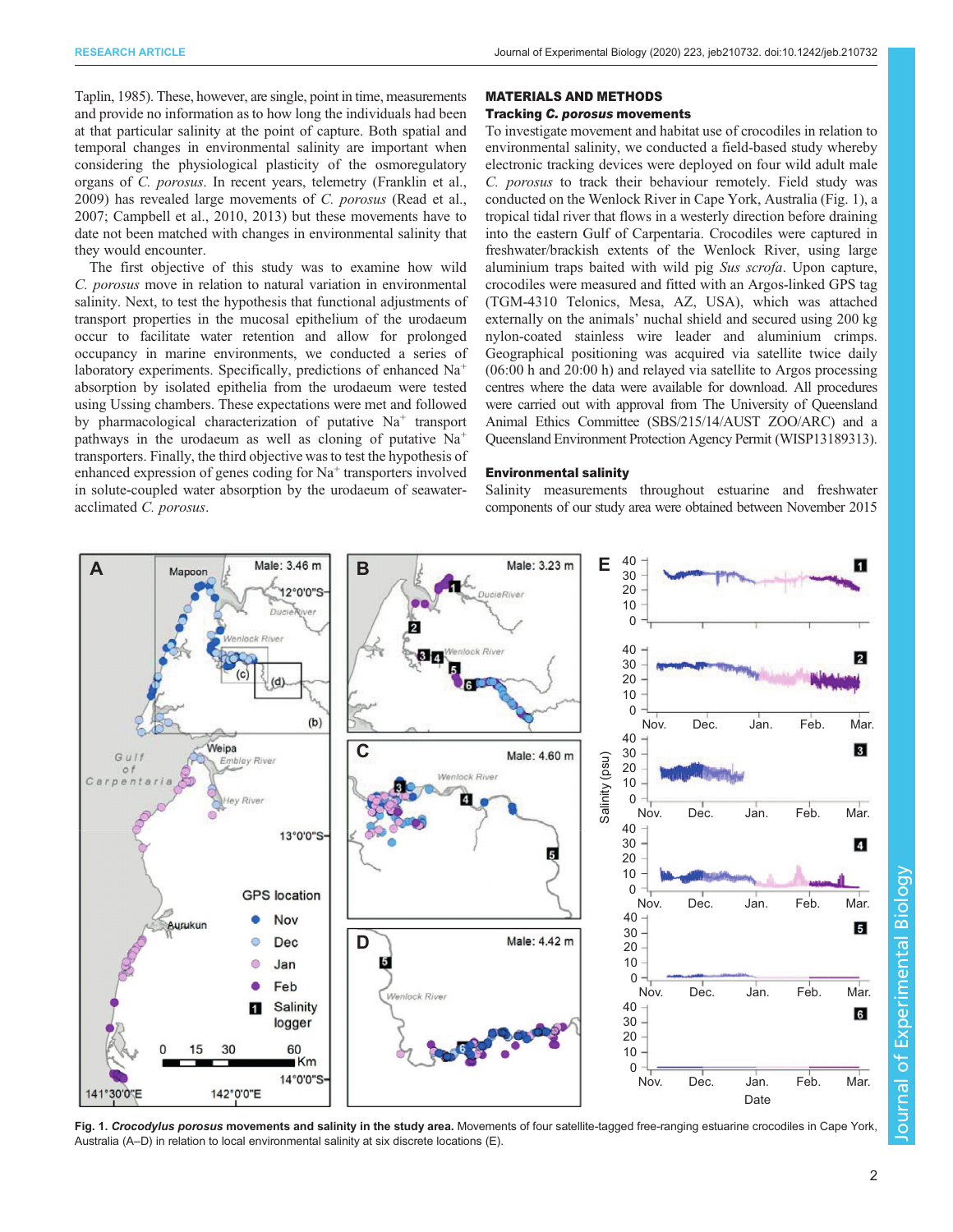and March 2016 using six environmental loggers  $(3 \times In-Situ)$  Aqua TROLL 200; 2× SeaBird SBE37; 1×Solinst Levelogger Edge; 1× Schlumberger Water Services CTD-Diver). These devices were fitted to moorings positioned 33 km upstream from Cullen Point within the Ducie River, and 28, 60, 69, 80 and 101 km upstream within the Wenlock River [\(Fig. 1](#page-1-0)B). Distances are provided as adopted middle thread distances (AMTD) from Cullen Point, Mapoon (11.957°S 141.909°E). Salinities are expressed as mean hourly salinity weight of solute per thousand parts of solution ( psu).

#### Maintenance of animals in the lab

All experiments were carried out in compliance and accordance with The University of Queensland's Animal Ethics policies (SBS/314/ 14). Crocodylus porosus were obtained as eggs from Fleay's Wildlife Park and incubated at 31°C in a temperature-controlled cabinet. Upon hatching, they were transferred to enclosures and fed a mixture of chopped ox heart, chicken necks and beef mince. The hatchling crocodiles had access to a temperature-controlled pool (25°C) and a basking area heated with an infrared lamp. Juvenile C. porosus (240–1396 g) were randomly assigned to two experimental treatments, freshwater (FW) treatment  $(n=6)$  made with tap water and 70% seawater (SW) treatment  $(n=6)$ . SW was made with tap water mixed with Sunray swimming pool salt (Cheetham Salt Limited, Melbourne, VIC, Australia) and animals were acclimated for 6 weeks prior to experimentation. During the acclimation period, crocodiles were fed 3–4 times a week with a mixture of minced beef supplemented with reptile-specific Repti-vite (multi-vitamin, mineral and amino acid) and Repti-cal (calcium and vitamin D3) powders (Aristopet Pty Ltd, Eagle Farm, QLD, Australia). For the SW treatments, food was moistened with saltwater (70%), while the food for FW treatments was moistened with tap water. Enclosures were checked daily and cleaned out once a week. Salinity of the SW treatment tanks was recorded using a refractometer and adjusted to 24.5±0.5 ppt. Animals were fasted for 7 days before experimentation.

#### Sampling of intact animals

A 1 ml blood sample was taken from lab-reared C. porosus using a heparinized (ammonium heparinate) syringe fitted with a 23 g needle; subsamples of blood were collected into heparinized capillary tubes in duplicate for haematocrit measurements and plasma was obtained after centrifugation and frozen for subsequent analyses. Animals were then killed with an overdose of thiopentone sodium (Troy Laboratories Pty Ltd, Glendenning, NSW, Australia) injected via the cervical sinus. The kidney, cloaca, oesophagus, anterior intestine and rectum were subsequently obtained by dissection and subsamples were immediately frozen in liquid nitrogen for subsequent RNA extraction and enzyme analyses (see below). During dissections, cloacal fluids were obtained when present and frozen for later analyses. A sample of tail white muscle was also obtained by dissection for duplicate determination of tissue water content. Segments of epithelia from the rectum and the urodaeum were placed in saline (125 mmol l−<sup>1</sup> NaCl, 20 mmol l−<sup>1</sup> NaHCO<sub>3</sub>, 5 mmol l<sup>−1</sup> Hepes sodium salt, 5 mmol l<sup>−1</sup> Hepes free acid, 4 mmol  $l^{-1}$  KCl, 3 mmol  $l^{-1}$  CaCl<sub>2</sub> and 1.5 mmol  $l^{-1}$  MgCl<sub>2</sub>, gassed with 5%  $CO<sub>2</sub>$  in  $O<sub>2</sub>$ , pH 7.4) for subsequent Ussing chamber experiments to determine epithelial electrophysiology parameters.

## Electrophysiological parameters of epithelia from the rectum and urodaeum

Isolated segments of epithelia from the rectum and urodaeum of crocodiles acclimated to FW and SW were mounted in tissue holders (Physiological Instruments: P2405 0.4 cm<sup>2</sup> or P2413 0.71 cm<sup>2</sup>

depending on the size of tissue available) and subsequently placed in Ussing chambers (Physiological Instruments, P2400) after which each half chamber was rinsed 3 times and filled with 2 ml of physiological saline. Each half chamber was fitted with one current (Ag) and one voltage (Ag/AgCl) electrode for recordings of short circuit current  $(I_{\rm sc})$  and transepithelial potential (TEP), respectively. Electrodes (mucosal ground) were connected to an amplifier (Physiological Instruments, VCC600) interfaced with a computer using Acknowledge software (BIOPAC Systems, Goleta, CA, USA). Salines were continuously mixed by airlift gassing  $(5\% \text{ CO}_2 \text{ in O}_2)$ . Following mounting, tissues were allowed to stabilize under voltageclamp conditions until constant and stable  $I_{\rm sc}$  readings were obtained. During these and subsequent  $I_{\rm sc}$  measurements, tissues were subjected to 3 s voltage pulses of  $1 \text{ mV}$  every 60 s to allow calculation of epithelial conductance  $(G)$ . Once stable readings were obtained, conditions were changed to current clamp, allowing recordings of TEP, after which  $I_{\rm sc}$  recordings were re-established.  $I_{\rm sc}$ measurements were negative, reflecting  $Na<sup>+</sup>$  absorption, but are presented here as positive numbers.

Following recording of baseline conditions, pharmacological manipulations were initiated to target the clear absorptive  $I_{\rm sc}$  seen especially in tissues from SW-acclimated crocodiles. Bumetanide, an inhibitor of Na<sup>+</sup>:K<sup>+</sup>:2Cl<sup>−</sup> co-transporters, was first applied to the mucosal saline. It was dissolved in ethanol (3%), added to heated saline at  $10^{-3}$  mol l<sup>-1</sup> and allowed to cool to room temperature prior to addition to mucosal saline at a final concentration of 10−<sup>4</sup> mol l−<sup>1</sup> in 0.3% ethanol. Following a 10 min measurement period, amiloride, an inhibitor of  $Na<sup>+</sup>$  channels and  $Na<sup>+</sup>/H<sup>+</sup>$  exchangers, was added to the luminal saline in increasing concentrations ranging from  $5\times10^{-7}$ to  $10^{-4}$  mol  $1^{-1}$  at 5 min intervals, which was sufficient to yield stable  $I_{\rm sc}$  readings. Amiloride was dissolved in ethanol (3%), added to heated saline at  $10^{-3}$  mol  $1^{-1}$  and allowed to cool to room temperature prior to addition to luminal saline at the indicate concentrations.

# Na+/K+-ATPase and proton pump enzymatic activity assays

Tissues were trimmed of as much connective tissue as possible, weighed and homogenized in SEID buffer [150 mmol l<sup>−1</sup> sucrose, 10 mmol l−<sup>1</sup> EDTA, 50 mmol l−<sup>1</sup> imidazole and 0.01% sodium deoxycholate, with protease inhibitor cocktail (Sigma-Aldrich P2714) pH 7.3] for 60 s. The homogenized sample was then centrifuged at  $6000 g$  for 2 min to pellet insoluble material. A 10 µl sample of homogenate supernatant (20 µl for urodaeum) was added to each of four wells (six if using 100 nmol  $l^{-1}$  bafilomycin) of a cold 96-well plate and 200 μl of assay mixture containing 2.8 mmol  $l^{-1}$ phosphoenolpyruvate, 0.7 mmol l<sup>-1</sup> ATP, 0.22 mmol l<sup>-1</sup> NADH, 4 U ml−<sup>1</sup> lactate dehydrogenase, 5 U ml−<sup>1</sup> pyruvate kinase, 50 mmol l−<sup>1</sup> imidazole, 47 mmol l−<sup>1</sup> NaCl, 2.6 mmol l−<sup>1</sup> MgCl2 and 10.5 mmol  $l^{-1}$  KCl, pH 7.3, was added to the first two wells; 200 µl of the assay mixture containing 1 mmol  $l^{-1}$  ouabain was added to the remaining two wells. The absorbance at 340 nm was measured at 30°C every 15 s for 5 min in a multiwell plate reader (DTX 880 Multimode Detector, Beckman Coulter). An ADP standard curve (from 0 to 100 nmol) was generated to convert absorbance values to ADP concentration. Protein concentration of the homogenates was determined using the Bradford procedure (Sigma-Aldrich). Pierce Bovine Serum Albumin Standard, 2 mg ml−<sup>1</sup> (Thermo Fisher Scientific, Scoresby, VIC, Australia) as used as standard: 0–1.8 mg ml<sup>-1</sup>, diluted in tissue homogenization buffer.

## RNA extraction and cDNA synthesis

Total RNA was isolated as per the manufacturer's protocol from tissue samples homogenized in RNA STAT-60 solution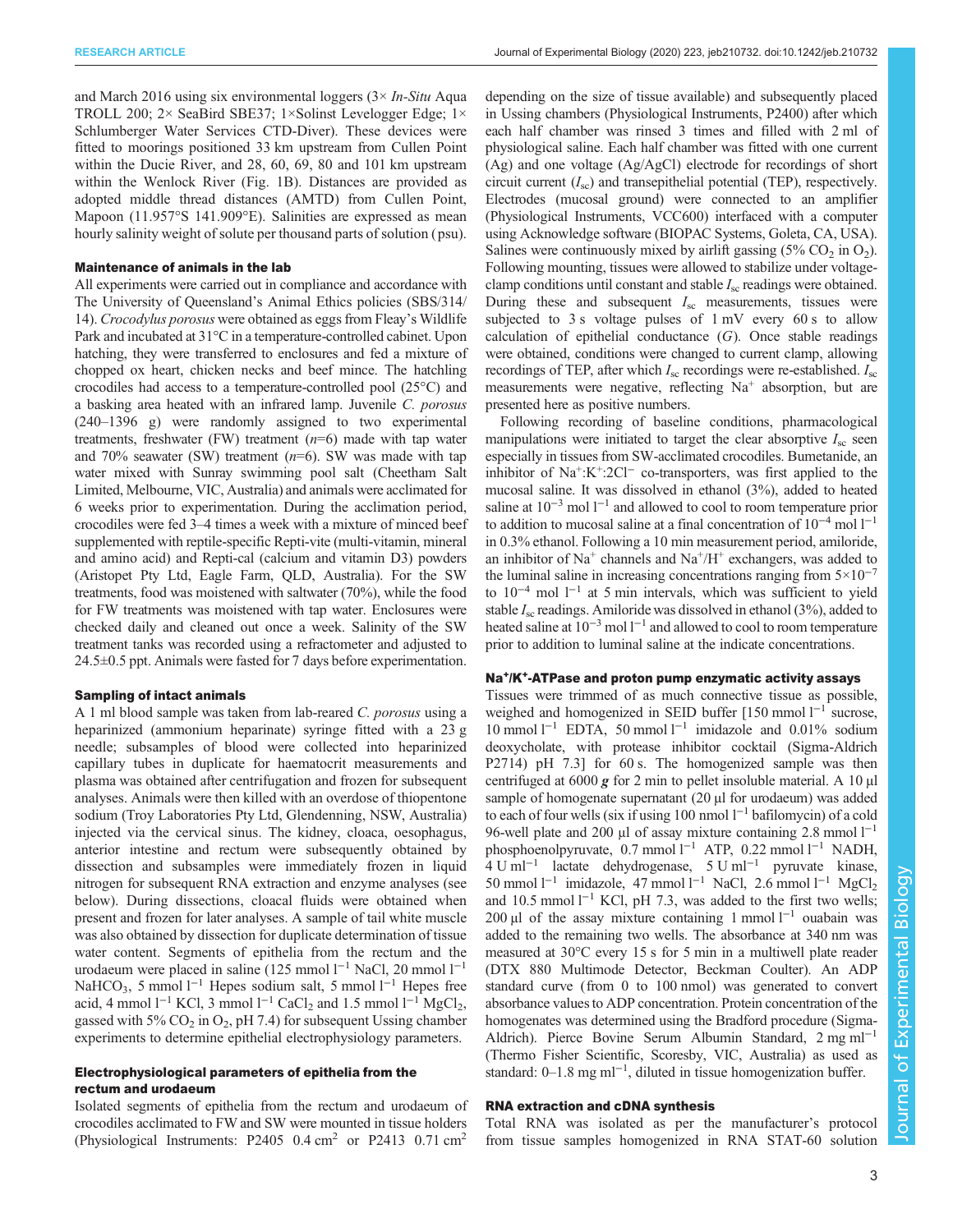(Tel-Test, Friendsworth, TX, USA) using a tissue disperser (IKA, Wilmington, NC, USA). From each isolate, 10 µg of total RNA was treated with DNase I to remove any traces of genomic DNA (Turbo DNA-free Kit; Thermo Fisher Scientific). Following DNase I treatment, the integrity of each RNA was confirmed by gel electrophoresis. cDNA was synthesized from 1 μg DNase I-treated total RNA using the SuperScript IV First-Strand Synthesis System (Invitrogen, Waltham, MA, USA) with random hexamers. Following the final step of RNase H treatment, all reactions were diluted tenfold in TE buffer.

## cDNA cloning of target transcripts

Segments of each target transcript were cloned by PCR using primers designed from CLUSTAL alignments of various reptile and avian sequences for each respective transcript. A mixture of equivalent volumes from each tissue cDNA was prepared as a template for cloning by aliquoting from random replicate samples for each tissue. Products were amplified using the Taq PCR Core Kit (Qiagen, Germantown, MD, USA), cloned using the TOPO-TA Cloning Kit (Thermo Fisher Scientific) and sequenced. Full-length sequences were subsequently obtained for the epithelial  $Na<sup>+</sup>$ channel ( $ENaC$ ) and elongation factor  $1\alpha$  ( $EFI\alpha$ ) gene by rapid amplification of cDNA ends (RACE) in both 5′ and 3′ directions. Gene-specific primers for RACE were designed from the sequenced PCR products. RACE reactions were performed using the SMARTer RACE 5′/3′ kit (Takara Bio USA, Mountain View, CA, USA) with 1 µg DNase I-treated tongue total RNA following the manufacturer's protocol. Touchdown PCR cycling conditions were as follows: 5 cycles of 94°C for 30 s, 70°C for 30 s and 72°C for 2 min followed by 5 and 25 cycles as previously except at 68°C and 66°C annealing temperatures, respectively. Products were gel purified and initial cloning attempts of RACE products made using the In-Fusion approach (Takara Bio USA). These attempts were unsuccessful and therefore products were cloned using the TOPO-TA cloning approach as described above. All primers used in this study were purchased from Integrated DNA Technologies (Coralville, IA, USA) and are provided in Table 1.

#### Table 1. Primers used for cloning and qPCR

# Quantitative PCR (qPCR) All qPCR experiments were carried out using a Stratagene Mx4000

multiplex qPCR system with Power SYBR Green Master Mix (Thermo Fisher Scientific) following the manufacturer's protocol. Briefly, 25 µl reactions were performed using 2 µl of diluted cDNA as template and 400 nmol  $l^{-1}$  of each primer. All qPCR primers were designed from the coding regions of each target gene (Table 1). Cycling was as follows: 95°C for 5 min followed by 40 cycles at 95°C for 30 s, 55°C for 30 s and 72°C for 30 s. Amplicon identity was confirmed by sequencing and a single, corresponding melting peak was verified following all amplifications. Duplicate reactions of 5–6 biological replicates were performed for each tissue and treatment. Each plate contained no-template controls and a calibrator, both run in triplicate. Relative mRNA expression levels were determined using the Real-time PCR Miner software ([Zhao](#page-9-0) [and Fernald, 2005](#page-9-0)). Expression data for all genes examined were normalized to that of  $EFI\alpha$  and expressed relative to the treatment and tissue with the lowest expression level.

#### Analytical techniques

For determination of muscle water content, fresh muscle tissue was weighed, and placed on aluminium foil in an oven at 70°C until constant dry mass was obtained. The pH of the cloacal fluids was measured using a micro pH electrode (Accumet 13-620-96; Thermo Fisher Scientific) coupled to a Hach H160 pH meter. Cations were analysed using flame atomic absorption spectrometry with an air/ acetylene flame (Varian 220, Palo Alto, CA, USA) while anions were analysed by anion chromatography (Dionex 120). Total ammonia in cloacal fluids was measured using a commercial kit (EnzyChrom™ Ammonia/Ammonium Assay Kit, BioAsssay Systems, Hayward, CA, USA). Samples were diluted 1:100 prior to analysis.

#### Statistical analyses

Data are expressed as means±s.e.m. throughout. Results from FW- and 70% SW-acclimated crocodiles were compared using twotailed Student's t-tests unless data failed a normality test, in which

| Primer          | Purpose             | Sequence $(5' \rightarrow 3')$                | Product size (bp) |
|-----------------|---------------------|-----------------------------------------------|-------------------|
| ENaC-F1         | Initial cloning     | ATGAAGACRGCCTTCTGGTC                          | 1619              |
| ENaC-R1         | Initial cloning     | <b>ACAGCYTCRACAGTGAAGC</b>                    |                   |
| NHE-2-F1        | Initial cloning     | <b>TCTATCACAAGTTGCCCTCG</b>                   | 731               |
| <b>NHE-2-R1</b> | Initial cloning     | <b>CATGGTCATGGCACAAGCTG</b>                   |                   |
| NHE-3-F1        | Initial cloning     | <b>CAGACCACATTGCCTCCTTC</b>                   | 771               |
| <b>NHE-3-R1</b> | Initial cloning     | CAGCTGAAATTCCCAGGAAC                          |                   |
| $EF1\alpha$ -F1 | Initial cloning     | <b>GGAGAARACCCAYATCAACATCG</b>                | 1351              |
| $EF1\alpha$ -R1 | Initial cloning     | <b>CTTTGTGACCTTGCCAGCTCC</b>                  |                   |
| ENaC-5p         | 5 <sup>'</sup> RACE |                                               | 1148              |
| ENaC-3p         | 3' RACE             | GATTACGCCAAGCTTCGTCGTCATCACCTGTATCCTGTCCTTCCG | 750               |
| $EF1\alpha-5p$  | 5 <sup>'</sup> RACE | GATTACGCCAAGCTTCAATTGTGATACCACGCTCACGTTCAGCC  | 371               |
| $EF1\alpha-3p$  | 3' RACE             | GATTACGCCAAGCTTGATGCTGCCATTGTTGATATGATCCCAGGC | 562               |
| ENaC-F2         | qPCR                | <b>GAGCAGAACGACTTCATTCC</b>                   | 113               |
| ENaC-R2         | qPCR                | <b>CCTGGACGTACATTGAAGCC</b>                   |                   |
| <b>NHE-2-F2</b> | qPCR                | CCCACCTGCAATGAAGAGTG                          | 134               |
| <b>NHE-2-R2</b> | qPCR                | <b>TGCCCACTACAGCATACAAC</b>                   |                   |
| NHE-3-F2        | qPCR                | <b>TTGTACGCTGTCATTGGAAC</b>                   | 124               |
| <b>NHE-3-R2</b> | qPCR                | TGCCAAACAGGAGAAAGTCC                          |                   |
| $EF1\alpha$ -F2 | qPCR                | <b>CTACAACCCAGACACTGTG</b>                    | 148               |
| $EF1\alpha$ -R2 | qPCR                | AGCTTCAAGCAGGGTAGTGC                          |                   |

Note that all RACE primers include 15 nucleotides at the 5' end designed to facilitate In-Fusion (Takara Bio USA) cloning and that sizes for RACE products include 45 bp corresponding to the Long Universal Primer sequence (Takara Bio USA).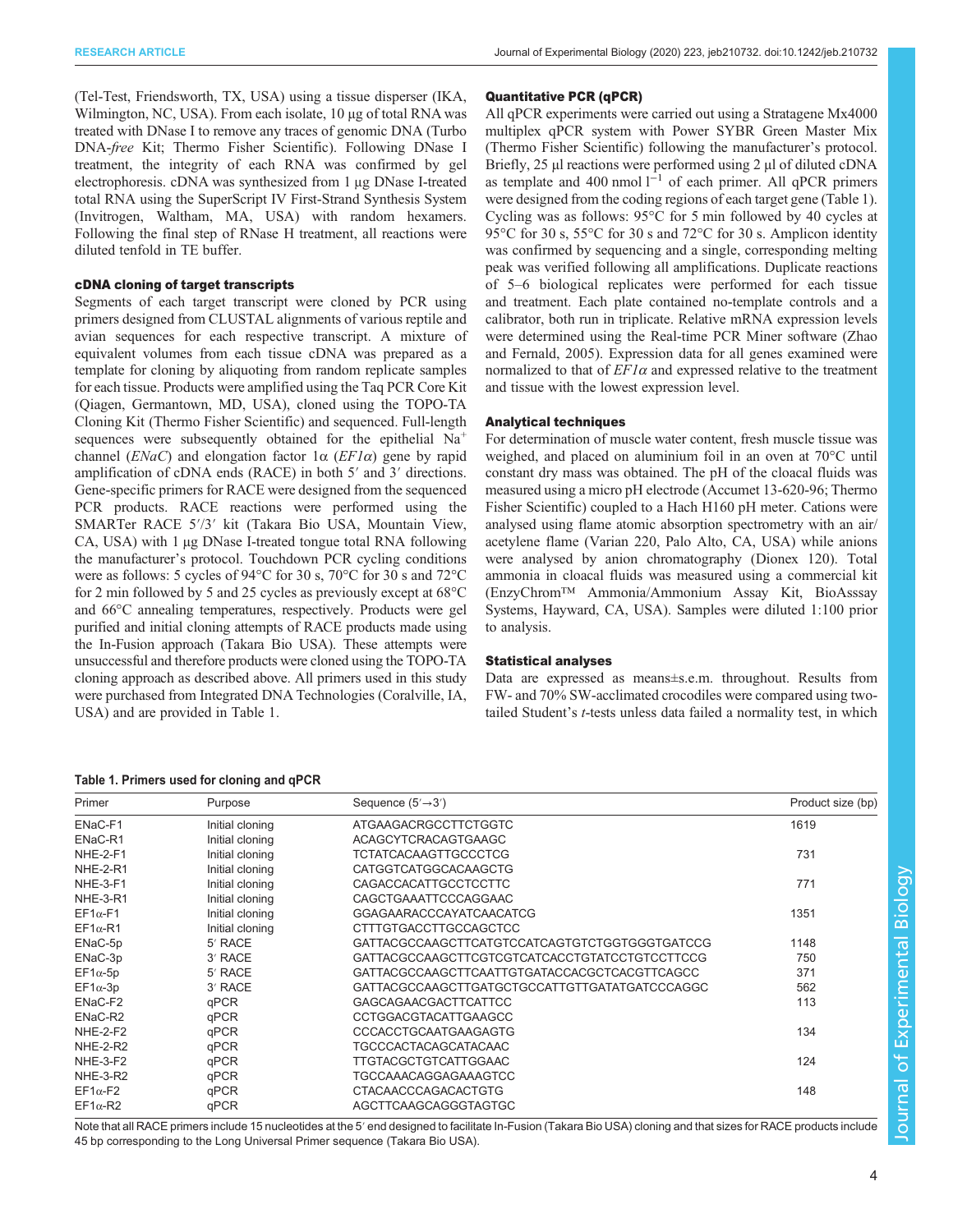| Parameter                                | <b>FW</b>       | <b>SW</b>          | Normality | $P$ -value |
|------------------------------------------|-----------------|--------------------|-----------|------------|
| Haematocrit (%)                          | $23.2 \pm 1.8$  | $24.5 \pm 2.5$     |           | 0.513      |
| Plasma Na <sup>+</sup> (mmol $I^{-1}$ )  | $157.5 \pm 3.8$ | $171.2 \pm 10.1$   |           | 0.329      |
| Plasma $K^+$ (mmol $I^{-1}$ )            | $5.2 \pm 0.2$   | $5.3 \pm 0.2$      |           | 0.638      |
| Plasma Ca <sup>2+</sup> (mmol $I^{-1}$ ) | $2.9 \pm 0.2$   | $3.2 \pm 0.1*$     |           | 0.006      |
| Plasma $Mq^{2+}$ (mmol $I^{-1}$ )        | $1.2 \pm 0.1$   | $1.5 \pm 0.26$     |           | 0.052      |
| Plasma $Cl^{-}$ (mmol $I^{-1}$ )         | $117.5 \pm 5.0$ | $143.3 \pm 12.9^*$ | N         | 0.030      |
| Plasma $SO_4^{2-}$ (mmol $I^{-1}$ )      | $3.1 \pm 0.3$   | $2.9 \pm 0.3$      |           | 0.729      |
| Osmolality (mosm $kg^{-1}$ )             | $305 \pm 18.6$  | $341\pm26.5$       |           | 0.329      |
| White muscle water content (%)           | 75.4±0.8        | 77.0±2.2           |           | 0.485      |
|                                          |                 |                    |           |            |

Table 2. Haematocrit, plasma ion concentrations, osmolality and white muscle water content of freshwater (FW)- and seawater (SW)-acclimated crocodiles

Data are means±s.e.m. of  $n=5-6$  animals. A single blood sample from a FW-acclimated animal was lost as a result of coagulation. \*Significant difference from corresponding FW value.

case a Mann–Whitney rank sum test was performed. Means were considered significantly different at  $P<0.05$ .

#### RESULTS

## Wild C. porosus movements in relation to environmental salinity

Of the four wild C. porosus fitted with Argos-linked GPS tags, one individual exited the river system and moved into the eastern Gulf of Carpentaria, where it spent extended periods of time in full-strength SW [\(Fig. 1](#page-1-0)A). This 3.46 m male crocodile spent a total of 120 days in coastal areas interrupted by three brief (5–27 days) forays in river systems while it travelled approximately 400 km from its capture site between November and March. The other three tagged crocodiles remained within the Wenlock River catchment, with one 3.23 m male [\(Fig. 1B](#page-1-0)) travelling over 400 km between 1 November 2015 and 1 March 2016, making extensive downstream and upstream movements where it regularly traversed hypersaline (∼30 psu) and hyposaline (<0.1 psu) environments. The two largest crocodiles (a 4.60 m male and a 4.42 m male) remained in confined stretches of the Wenlock River during the 4 month tracking period ([Fig. 1C](#page-1-0),D); one remained in brackish waters where salinity ranged between 5 and 23 psu ([Fig. 1](#page-1-0)C) whereas the other remained in FW throughout ([Fig. 1](#page-1-0)D).

#### Integrative experimental responses

Neither haematocrit nor muscle water content differed between FW- and SW-acclimated C. porosus. Similarly, most measured plasma ions did not show significant differences between FW- and 70% SW-acclimated animals, although plasma Cl<sup>−</sup> and Ca2+ were significantly elevated in 70% SW-acclimated compared with FW-acclimated crocodiles (Table 2). A similar trend was observed for Na+ and in combination with Cl<sup>−</sup> probably accounted for the trend towards elevated plasma osmolality in SW-acclimated individuals. Fluids obtained from the cloaca showed elevated osmotic pressure and ion concentrations, with exception of ammonia,  $K^+$  and  $Mg^{2+}$ , in 70% SW-acclimated compared with FW-acclimated crocodiles (Table 3).

## Epithelial transport properties and biochemical measurements

Measurements of resting electrophysiological parameters of epithelial tissue from the rectum revealed no differences between SW- and FW-acclimated animals ([Fig. 2](#page-5-0)) although TEP tended to be lower and the absorptive  $I_{\rm sc}$  tended to be higher in SW-acclimated than in FW-acclimated crocodiles ([Fig. 2A](#page-5-0),B). Indeed, later measurements found significantly elevated  $I_{\rm sc}$  in rectal epithelia from 70% SW-acclimated animals versus FW-acclimated controls [\(Table 4,](#page-5-0) [Fig. 3A](#page-6-0)). The properties of epithelia from the rectum and the urodaeum were similar in FW-acclimated crocodiles with the exception that the urodaeum displayed lower conductance and thus higher resistance than the rectum ([Fig. 2C](#page-5-0)). However, in contrast to the rectum, the urodaeum from C. porosus showed strong responses to 70% SW acclimation with an approximately 3- and 4-fold increase in TEP and absorptive  $I_{\rm sc}$ , respectively, over values observed in FW-acclimated animals ([Figs 2](#page-5-0)A,B and [4A\)](#page-6-0).

In an attempt to identify the apical  $Na<sup>+</sup>$  transporter(s) responsible for the absorptive  $I_{\rm sc}$  in both the rectum and the urodaeum, and the greatly enhanced  $I_{\text{sc}}$  in the urodaeum of 70% SW-acclimated crocodiles, pharmacological agents were applied to target first co-transporters and subsequently epithelial  $Na<sup>+</sup>$  channels and  $Na<sup>+</sup>/$  $H^+$  exchangers (NHEs). When applied to the mucosal saline, bumetanide, an inhibitor of Na<sup>+</sup>:Cl<sup>−</sup> and Na<sup>+</sup>:K<sup>+</sup>:Cl<sup>−</sup> co-transporters, had no effect on  $I_{\rm sc}$  or conductance in epithelia from either the rectum or urodaeum from FW- or SW-acclimated crocodiles ([Table 4\)](#page-5-0). In contrast, amiloride, an inhibitor of Na<sup>+</sup>

#### Table 3. Chemistry and osmolality of cloacal fluids obtained from FW- and SW-acclimated crocodiles

| Parameter                    | <b>FW</b>           | SW                               | Normality | P-value |
|------------------------------|---------------------|----------------------------------|-----------|---------|
| pH                           | $6.94\pm0.7(3)$     | $5.34\pm0.5(2)$                  |           | 0.216   |
| Ammonia (mmol $I^{-1}$ )     | $112.9 \pm 12.7(3)$ | $137.5 \pm 3.8$ (4)              |           | 0.114   |
| $Na^+$ (mmol $I^{-1}$ )      | $10.4\pm2.4(3)$     | $49.9 \pm 13.1(3)^*$             |           | 0.041   |
| $K^+$ (mmol $I^{-1}$ )       | $16.8 \pm 8.9(3)$   | $16.4\pm8.5(3)$                  |           | 0.975   |
| $Ca^{2+}$ (mmol $I^{-1}$ )   | $0.09\pm0.02$ (3)   | $0.24 \pm 0.04$ (3) <sup>*</sup> |           | 0.031   |
| $Mg^{2+}$ (mmol $I^{-1}$ )   | $0.73 \pm 0.07$ (3) | $0.92\pm0.38(3)$                 |           | 0.829   |
| $Cl^{-}$ (mmol $I^{-1}$ )    | $7.1 \pm 1.2$ (3)   | $50.4\pm6.6(3)^{*}$              |           | 0.003   |
| $SO_4^{2-}$ (mmol $I^{-1}$ ) | $45.0\pm5.5(3)$     | $61.1 \pm 1.8$ (3)*              |           | 0.050   |
| $PO_4^{2-}$ (mmol $I^{-1}$ ) | $32.3 \pm 2.5$ (3)  | $67.7 \pm 12.1$ (3)*             |           | 0.045   |
| Osmolality (mosm $kq^{-1}$ ) | $254\pm21.7(3)$     | 396±14.7 (3) *                   |           | 0.002   |

Data are means±s.e.m. of  $n=3$  animals. Not all individuals had fluids in the cloacal segments.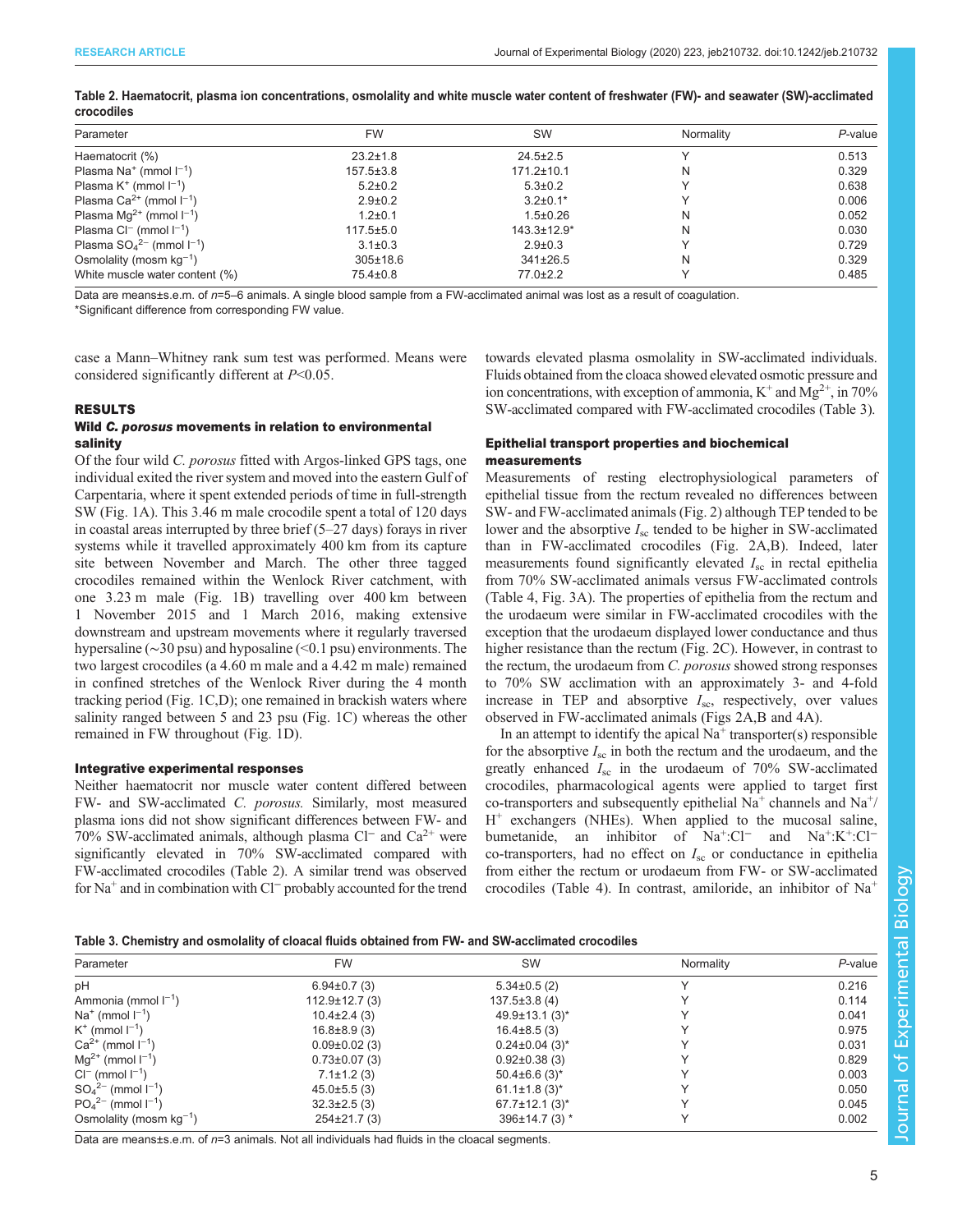<span id="page-5-0"></span>

Fig. 2. Epithelial transport properties in isolated segments of the rectum and urodaeum of freshwater (FW)- and seawater (SW)-acclimated estuarine crocodiles. (A) Transepithelial potential (TEP). (B) Short-circuit current (I<sub>sc</sub>), shown as positive values. (C) Conductance (G). Means±s.e.m. for  $n=5$  FW-acclimated and  $n=5$  SW-acclimated animals. \*Significant difference from FW-acclimated animals; ‡significant difference between rectum and urodaeum (Student's t-test, P<0.05).

channels and NHEs, added to the mucosal saline in concentrations ranging from 0.5 to 100 μmol  $l^{-1}$  reduced  $I_{\rm sc}$  in a concentrationdependent manner in epithelia from the urodaeum of both 70% SW- and FW-acclimated animals ([Fig. 4A](#page-6-0)). The concentration required to inhibit  $I_{\rm sc}$  to 50% (IC<sub>50</sub>) was >1 µmol 1<sup>-1</sup> for the urodaeum of both 70% SW- and FW-acclimated animals ([Fig. 4A](#page-6-0)), demonstrating high efficacy. The conductance of the urodaeum was not affected by amiloride [\(Fig. 3B](#page-6-0)). The  $I_{\rm sc}$  observed in rectal epithelia from 70% SW-acclimated crocodiles also displayed high sensitivity to amiloride. The  $I_{\rm sc}$  of the rectum from SW-acclimated animals appeared to be fully inhibited by the second amiloride concentration tested (1 µmol  $1^{-1}$ ), demonstrating a low effective concentration with an IC<sub>50</sub> <1 µmol l<sup>-1</sup> although an IC<sub>50</sub> could not be determined accurately because of low resolution of the dose– response curve. The conductance of the rectal epithelia, similar to that of the urodaeum, was not altered by amiloride.

Table 4. Short circuit current  $(I_{sc})$  and conductance (G) of isolated segments of the rectum and urodaeum from FW- and SW-acclimated estuarine crocodiles under control symmetrical conditions and after addition of bumetanide to the mucosal saline

|                                     |                | <b>FW</b>         |                 | <b>SW</b>         |  |
|-------------------------------------|----------------|-------------------|-----------------|-------------------|--|
|                                     | Control        | <b>Bumetanide</b> | Control         | <b>Bumetanide</b> |  |
| Urodaeum                            |                |                   |                 |                   |  |
| $I_{\rm sc}$ (µA cm <sup>-2</sup> ) | $16.8 \pm 7.0$ | $15.9 \pm 7.0$    | 88 9+11 3*      | $856+119$         |  |
| $G$ (mS cm <sup>-2</sup> )          | $2.8 \pm 0.3$  | $2.9 \pm 0.3$     | $2.3 \pm 0.6$   | $2.2 \pm 0.3$     |  |
| Rectum                              |                |                   |                 |                   |  |
| $I_{\rm sc}$ (µA cm <sup>-2</sup> ) | $5.3 \pm 1.0$  | $72+14$           | $20.4 \pm 5.9*$ | $19.8 + 4.5$      |  |
| G (mS $cm^{-2}$ )                   | $4.3 \pm 0.5$  | $42+04$           | $3.9 \pm 0.2$   | $4.0 \pm 0.2$     |  |

The Na+:K+:Cl<sup>−</sup> co-transporter inhibitor bumentanide was added at a concentration of 10<sup>-4</sup> mol  $I^{-1}$ . Data are means±s.e.m. of n=5 animals. \*Significant difference from corresponding FW control.

In light of the pronounced increase in absorptive  $I_{\rm sc}$  in epithelia from the urodaeum of SW-acclimated crocodiles, activity of the two main ATPase drivers for ion transport, the V-type proton pump and the  $Na^+/K^+$ -ATPase (NKA), was measured in this tissue. NKA activity was increased approximately 4- to 5-fold in urodaeum from SW-acclimated crocodiles versus FW-acclimated animals (t-test,  $P<0.002$ ) ([Fig. 5\)](#page-7-0). A similar trend was observed for the proton pump, although this trend escaped statistical significance (*t*-test,  $P<0.126$ ) [\(Fig. 5\)](#page-7-0).

## Gene cloning and expression

Full-length sequence (3004 base pairs, bp) of the gene encoding the epithelial Na<sup>+</sup> channel ENaC alpha subunit (GenBank accession number: [KU351662.1](https://www.ncbi.nlm.nih.gov/nuccore/KU351662.1)) was cloned and showed 95% and 97% similarity with ENaC genes of Alligator mississippiensis ([XM\\_](https://www.ncbi.nlm.nih.gov/nuccore/XM_019476484.1) [019476484.1\)](https://www.ncbi.nlm.nih.gov/nuccore/XM_019476484.1) and Gavialis gangeticus ([XM\\_019527391.1\)](https://www.ncbi.nlm.nih.gov/nuccore/XM_019527391.1), respectively. For the NHE2 gene, a 731 bp segment was cloned and sequenced (GenBank accession number: [MG642818\)](https://www.ncbi.nlm.nih.gov/nuccore/MG642818), and showed 98% similarity with the NHE2 gene of A. mississippiensis [\(XM\\_019485034.1](https://www.ncbi.nlm.nih.gov/nuccore/XM_019485034.1)), G. gangeticus ([XM\\_019525318.1\)](https://www.ncbi.nlm.nih.gov/nuccore/XM_019525318.1) and Alligator sinensis ([XM\\_025213187.1\)](https://www.ncbi.nlm.nih.gov/nuccore/XM_025213187.1). Finally, a 771 bp segment of the NHE3 gene was cloned (GenBank accession number: [MG642819](https://www.ncbi.nlm.nih.gov/nuccore/MG642819)) and showed 97% similarity with that of A. mississippiensis [\(XM\\_006259235.2](https://www.ncbi.nlm.nih.gov/nuccore/XM_006259235.2)), G. gangeticus ([XM\\_](https://www.ncbi.nlm.nih.gov/nuccore/XM_019509144.1) [019509144.1\)](https://www.ncbi.nlm.nih.gov/nuccore/XM_019509144.1) and A. sinensis [\(XM\\_006018996.2](https://www.ncbi.nlm.nih.gov/nuccore/XM_006018996.2)). All mRNA expression was normalized to that of  $EFI\alpha$  (GenBank accession number: [KU351663.1](https://www.ncbi.nlm.nih.gov/nuccore/KU351663.1)) and is reported relative to the lowest observed expression of the gene in question. As expected, the ENaC alpha subunit gene was highly expressed in the urodaeum as well as in the kidney and rectum of FW-acclimated crocodiles ([Fig. 6](#page-7-0)A). However, in contrast to expectations, expression was downregulated in the urodaeum of 70% SW-acclimated compared with FW-acclimated animals. NHE3 gene expression showed no difference between FWand 70% SW-acclimated animals [\(Fig. 6B](#page-7-0)). In contrast to NHE3, the NHE2 gene showed expression in all examined tissues, with a statistically significant increase in expression in the urodaeum of 70% SW- compared with FW-acclimated crocodiles ([Fig. 6C](#page-7-0)). A similar trend was observed in all other examined tissues but none reached the level of statistical significance.

#### **DISCUSSION**

The present study confirms previous reports of extensive movements by wild C. porosus [\(Read et al., 2007](#page-9-0)) and furthermore demonstrates that these movements may traverse salinity gradients, necessitating switching between hyperosmoregulatory and hypo-osmoregulatory strategies. Further, juvenile C. *porosus* in captivity successfully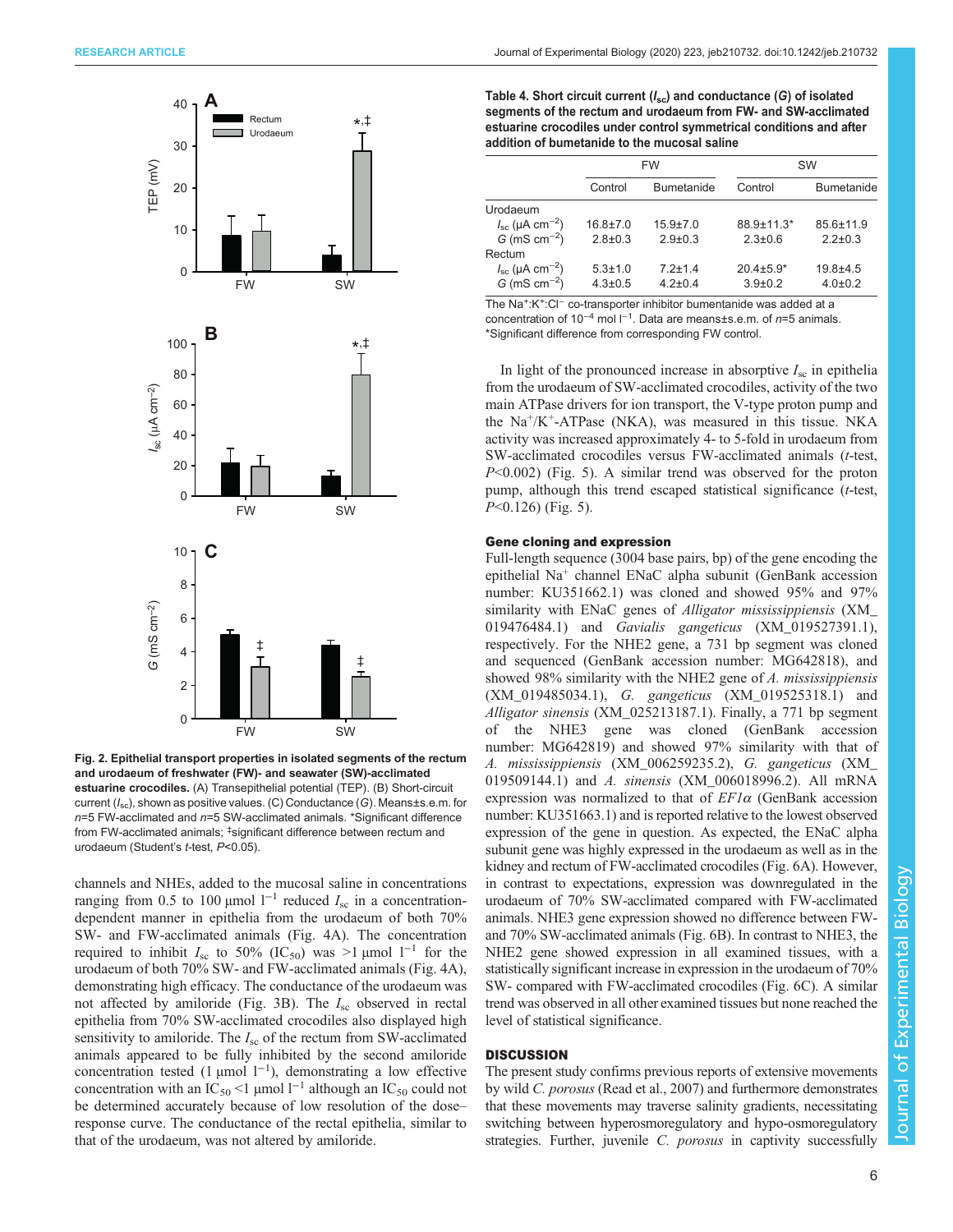<span id="page-6-0"></span>

Fig. 3. Apical Na<sup>+</sup> transporters in isolated segments of the rectum of FW- and SW-acclimated estuarine crocodiles. (A)  $I_{\rm sc}$  and (B) conductance  $(G)$  in the presence of the Na<sup>+</sup> channel inhibitor amiloride. Means±s.e.m. for  $n=3-4$  FW-acclimated and  $n=4-5$  SW-acclimated animals. The  $I_{\rm sc}$  and conductance of the rectum from FW-acclimated crocodiles were not impacted by amiloride whereas those from the rectum of SW-acclimated crocodiles were significantly reduced at all amiloride concentrations (ANOVA, and post hoc t-tests, P<0.05). The concentration of amiloride required to inhibit the  $I_{\rm sc}$  by 50% (IC<sub>50</sub>) is indicated (means±s.e.m.).

acclimate to FW as well as hypersaline water and maintain near-constant osmoregulatory balance. We demonstrate that, in addition to the well-documented plasticity of the lingual salt glands [\(Cramp et al., 2010](#page-8-0); [Cramp et al., 2008; Franklin and Grigg, 1993\)](#page-8-0), the mucosal epithelium of the urodaeum is also plastic and that both organs change to accommodate salt and water balance in hyperosmotic environments. Marked stimulation of an absorptive  $I_{\rm sc}$  by the urodaeum supports previous suggestions of enhanced solute-coupled water absorption ([Kuchel and Franklin, 1998](#page-8-0)) in this cloacal segment of SW-exposed C. porosus. In the urodaeum of SW-acclimated C. porosus, elevated NKA activity as well as stimulated gene expression of NHE2 provide a tentative pathway for Na<sup>+</sup> absorption across this epithelium.

Laboratory-hatched and -raised C. porosus in the present study maintained salt and water balance in 70% SW, although there were slight indications of challenged homeostasis (elevated plasma Cl<sup>−</sup> and a tendency for elevated  $Na<sup>+</sup>$  and osmotic pressure). Elevated plasma Cl<sup>−</sup> and a trend for elevated osmotic pressure in juvenile C. porosus held in 70% SW has been reported previously ([Kuchel](#page-8-0) [and Franklin, 1998\)](#page-8-0), but is in contrast to reports of perfect salt



Fig. 4. Apical Na<sup>+</sup> transporters in isolated segments of the urodaeum of FW- and SW-acclimated estuarine crocodiles. (A)  $I_{\rm sc}$  and (B) conductance  $(G)$  in the presence of the Na<sup>+</sup> channel inhibitor amiloride. Means±s.e.m. from n=4 FW-acclimated and n=5 SW-acclimated animals. The  $I_{\rm sc}$  of the urodaeum from FW- and SW-acclimated crocodiles at all amiloride concentrations was significantly different from that of controls (ANOVA, and post hoc t-tests, P<0.05) while the conductance of the urodaeum from SW- but not FW-acclimated crocodiles showed significant depression at all tested amiloride concentrations.

balance in juvenile C. porosus collected from the wild at salinities as high as 64 ppt [\(Grigg, 1981](#page-8-0); [Taplin, 1984b\)](#page-9-0). Although the captive C. porosus in the present study successfully hypo-osmoregulate, with respect to their environment, they perform less well than wild individuals. It is not possible to determine what caused this difference between captive and wild C. porosus but feeding rates may explain the differences. Crocodylus porosus do not drink in waters of >18 ppt ([Taplin, 1984a](#page-9-0)) and in fact do not survive in SW without feeding ([Taplin, 1985\)](#page-9-0), suggesting that they obtain water from their diet to replace excretory losses. Indeed, Na<sup>+</sup> concentrations of lingual salt gland secretions are barely above those of SW [\(Grigg and Shine, 2015\)](#page-8-0), meaning that very little water would be gained from SW ingestion as most of the imbibed water would be eliminated with salt secretion. Although the captive animals used in the present study fed and grew in both tested salinities, they may not have fed at rates comparable to those of wild individuals and at rates sufficient to maintain perfect salt and water balance. Further, the 7 day fasting period prior to sampling may have contributed to the less than perfect osmoregulatory balance. Nevertheless, the animals used in the present study appeared healthy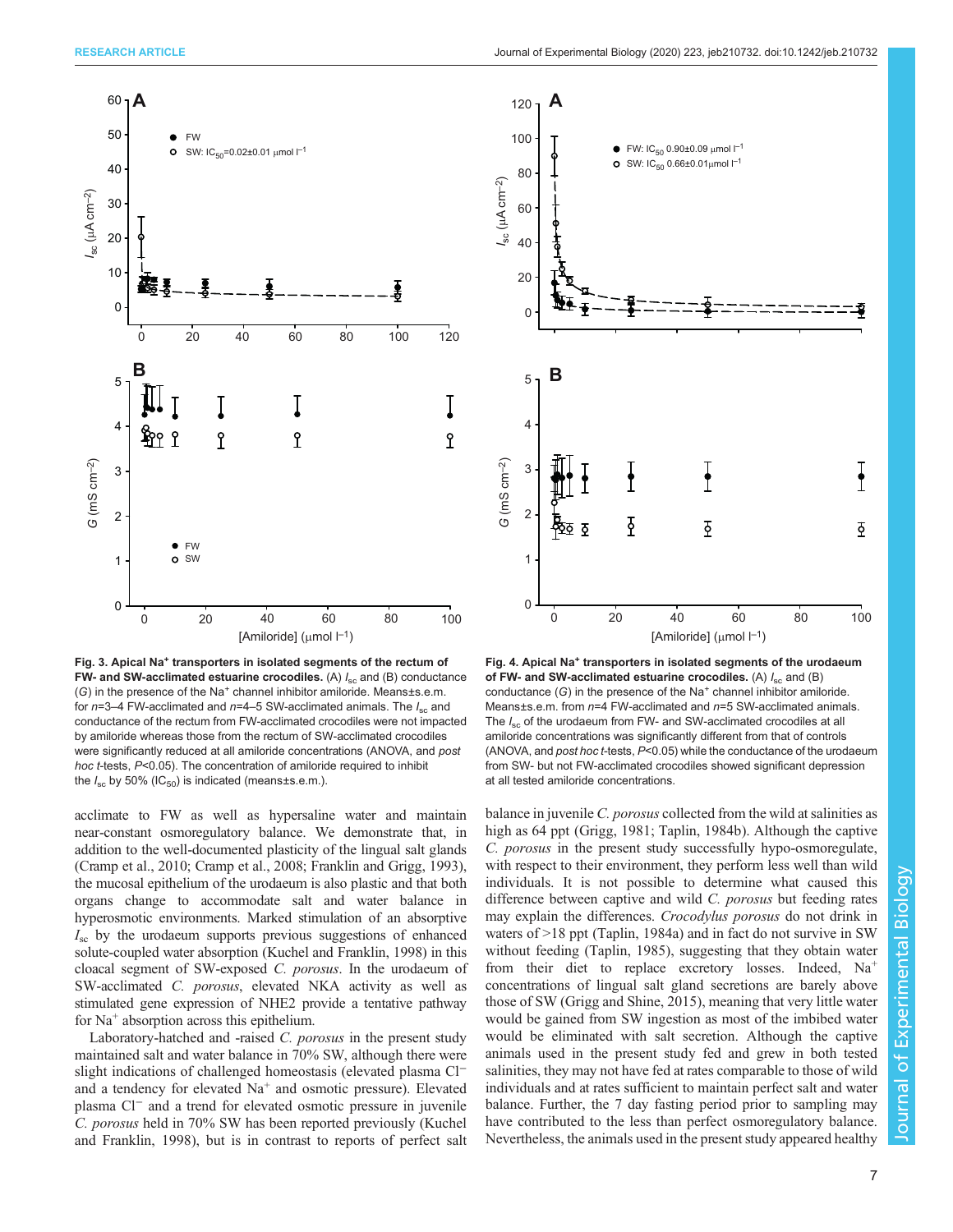<span id="page-7-0"></span>

Fig. 5. Activity of Na<sup>+</sup>/K<sup>+</sup>-ATPase and V-type ATPase in isolated urodaeum epithelia from FW- and SW-acclimated estuarine crocodiles. Means±s.e.m. from n=5 FW-acclimated and n=6 SW-acclimated animals. \*Significant difference from FW-acclimated animals (Student's t-test, P<0.05).

and clearly responded in adaptive manners to elevated salinity as discussed further below.

The cloacal urine sampled in the present study showed elevated osmotic pressure in 70% SW- compared with FW-acclimated animals, which is in agreement with previous reports from both wild and captive C. porosus [\(Grigg, 1981](#page-8-0); [Kuchel and Franklin, 1998\)](#page-8-0), although the increase in osmotic pressure was higher in the present study. Similarly, although much lower than plasma levels, Na<sup>+</sup> and Cl<sup>−</sup> levels in cloacal urine from *C. porosus* were higher than in these previous studies, again suggesting that the animals in the present study may have performed less well in hypersaline water, possibly as a consequence of less than adequate food ingestion and/or fasting prior to experimentation. However, it should be noted that the concentrations are lower than values reported for ureteral urine [\(Kuchel and Franklin, 1998](#page-8-0)), pointing to cloacal Na<sup>+</sup> and Cl<sup>−</sup> absorption. Further, solute-coupled water absorption may not necessarily render Na<sup>+</sup> (and/or Cl<sup>−</sup>) less concentrated in the lumen as salts and water are moving in parallel. Indeed, isotonic fluid absorption, which would not deplete luminal Na<sup>+</sup> and Cl<sup>−</sup> concentrations, is common for leaky epithelia, like that of the C. porosus urodaeum ([Larsen, 2000](#page-9-0); [Larsen et al., 2007](#page-9-0); [Nedergaard et al., 1999\)](#page-9-0). Elevated concentrations of  $Ca^{2+}$ ,  $SO_4^{2-}$ and  $PO_4^2$ , and to a lesser extent ammonium, in the cloacal urine from 70% SW-acclimated C. porosus in the present study may be due to water absorption rendering these ions more concentrated. Overall, concentrations of divalent cations in the cloacal urine, even in the 70% SW-acclimated animals, are very low compared with, for example, what is found in bladder urine of marine fish ([Larsen et al.,](#page-9-0) [2014](#page-9-0)). These low concentrations of at least the divalent cations are probably attributable to complexation on urate salts [\(Grigg, 1981\)](#page-8-0). Although low sample size prevents the detection of a statistically significant difference, it is noteworthy that the pH is rather low in cloacal urine of 70% SW-acclimated animals. Acidification of the cloacal lumen in C. porosus held in hypersaline water may be explained, at least in part, by the  $Na<sup>+</sup>$  absorption mechanism(s) discussed below and would facilitate precipitation of uric acids which have a  $pK$  of 5.4. Copious amounts of precipitated uric acid were observed in the 70% SW-acclimated C. porosus but it was absent in FW-acclimated animals.

Isolated epithelia from the urodaeum of 70% SW-acclimated C. porosus displayed a strongly stimulated ion absorption  $(I_{\rm sc})$  when compared with that of animals held in FW. Activity of NKA in the



Fig. 6. Gene expression of the epithelial Na<sup>+</sup> channel alpha subunit and Na<sup>+</sup>:H<sup>+</sup> exchanger in tissues from FW- and SW-acclimated crocodiles. (A) Epithelial Na<sup>+</sup> channel (ENaC) and Na<sup>+</sup>:H<sup>+</sup> exchanger (B) NHE3 and (C) NHE2 gene expression levels were normalized to that of elongation factor 1α (n=5 or 6, means±s.e.m.). \*Significant difference from FW-acclimated animals (Student's t-test, P<0.05).

epithelium from the urodaeum was stimulated in parallel, suggesting that this enzyme provides the driving force for  $Na<sup>+</sup>$ absorption. The apical contribution to the stimulated absorptive  $I_{\rm sc}$ was hypothesized to be via  $Na^+$ : $K^+$ :2Cl<sup>-</sup> co-transport, ENaC, NHE2 or NHE3, and a pharmacological approach was employed to identify the most likely transport pathway. The possible involvement of the co-transport pathway was ruled out by the lack of effect of luminal application of bumetanide. Subsequent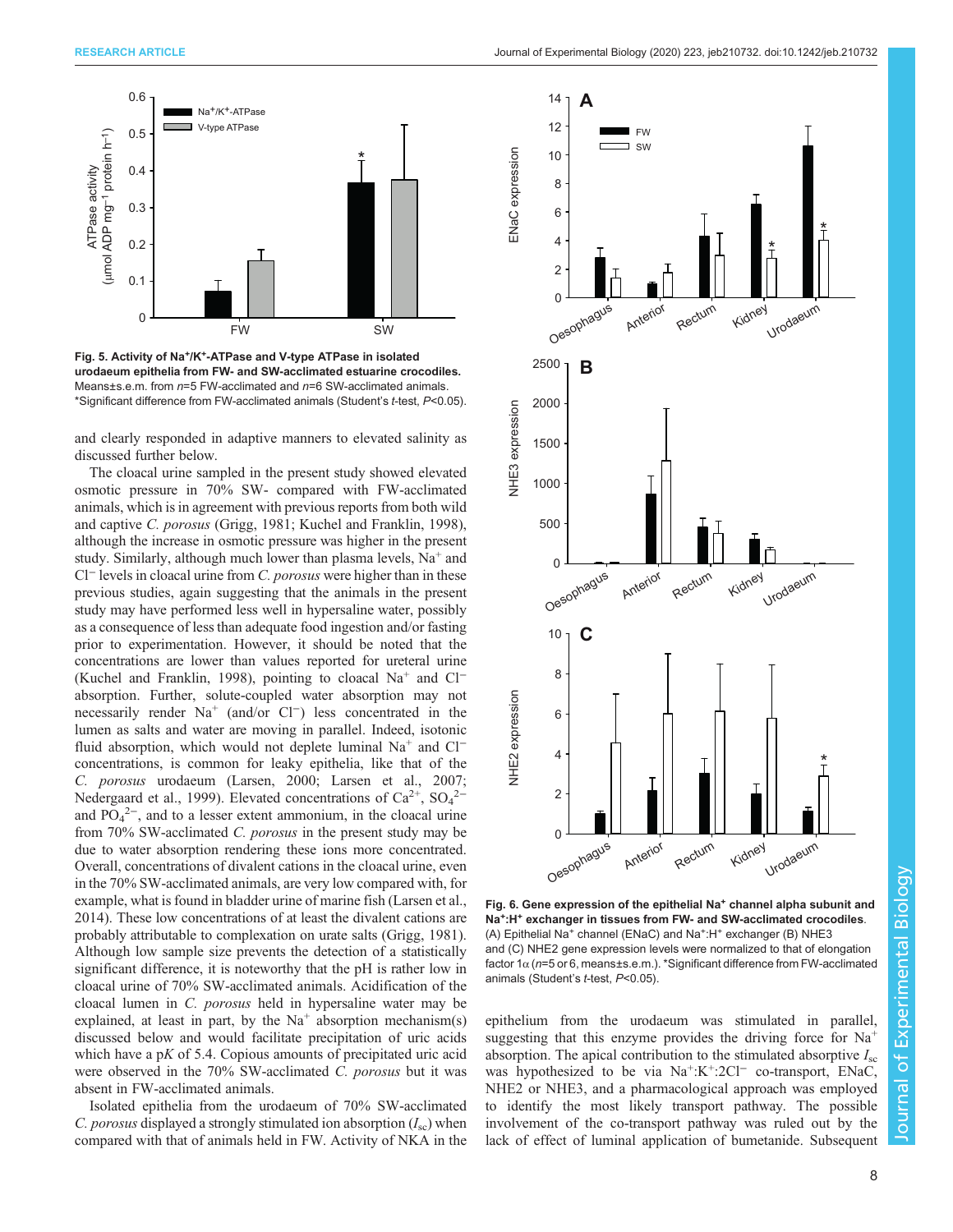<span id="page-8-0"></span>experiments titrating the absorptive  $I_{\rm sc}$  by increasing concentrations of luminal amiloride revealed high sensitivity to this blocker (IC<sub>50</sub> <1 µmol l<sup>-1</sup>). Amiloride is a known inhibitor of several Na<sup>+</sup> transporters, of which  $Na<sup>+</sup>$  channels, like ENaC, typically display the highest sensitivity, characterized by  $IC_{50}$  values in the 1 µmol l−<sup>1</sup> range (Kleyman and Cragoe, 1988). Thus, the high sensitivity to amiloride supports the involvement of ENaC in the stimulated  $I_{\rm sc}$  in the urodaeum of C. porosus acclimated to 70% SW. The tendency of elevated proton pump activity in the same tissue may further support the possible role of  $ENaC$  in  $Na<sup>+</sup>$  absorption as this ATPase has been shown to drive  $Na<sup>+</sup>$  uptake via ENaC or/and other Na<sup>+</sup> channels in fish, presumably by hyperpolarizing the apical membrane (Bury and Wood, 1999; Grosell and Wood, 2002). However, perhaps in contrast to the pharmacological observations, mRNA expression of the ENaC alpha subunit was reduced, rather than stimulated, in the urodaeum of C. porosus acclimated to 70% SW. Similarly, NHE3 mRNA expression was not increased by acclimation to 70% SW. Expression of NHE2, in contrast, was stimulated >2-fold by acclimation to 70% SW, possibly suggesting that NHE2 could account for the observed increase in  $I_{\rm sc}$ . Although NHEs in general are less sensitive to amiloride than  $Na<sup>+</sup>$  channels, sensitivity has been shown to vary substantially among species and according to test conditions (Kleyman and Cragoe, 1988), and  $IC_{50}$ values in the low micromolar range for NHE inhibition by amiloride have been reported (Kleyman and Cragoe, 1988). Additional pharmacological experiments using amiloride analogues such as EIPA (inhibits preferentially NHEs) and phenamil (inhibits primarily  $Na<sup>+</sup>$  channels) would be useful to differentiate between the two putative transport pathways. Further, quantification of NHE and ENaC protein in the apical membrane of the urodaeum mucosa would be useful as it cannot be ruled out that mRNA expression in the urodaeum does not reflect the levels of mature and active transport protein in this tissue. Although it is impossible to conclude which of these apical transport pathways are at play in the urodaeum based on the present data, it is worth noting that cloacal urine contains very high levels of ammonia. NHEs as well as the proton pump have been implicated in ammonia excretion through NHE-Rh protein or proton pump-Rh protein metabolons, respectively, effectively exchanging  $Na^+$  for  $NH_4^+$  [\(Wright and Wood, 2009](#page-9-0); [Wu et al., 2010\)](#page-9-0). Furthermore, both putative  $Na<sup>+</sup>$  transport pathways may explain the tendency for acidification of cloacal urine in animals acclimated to 70% SW.

Interestingly, the rectum of C. porosus acclimated to 70% SW displayed elevated  $I_{\rm sc}$  with amiloride sensitivity similar to that of the urodaeum and also a lack of bumetanide sensitivity. As two sphincters guard against movement of urine from the urodaeum to the rectum (Kuchel and Franklin, 2000) and as C. porosus do not deliberately drink in 70% SW [\(Taplin, 1984a](#page-9-0)), this stimulated  $I_{\rm sc}$  may be a response to salt ingestion associated with feeding. Because the food was moistened with water from the holding tanks prior to being offered to the animals, 70% SW-acclimated animals obtained a greater dietary salt load. This practice was applied to simulate involuntary water ingestion associated with feeding in the wild. Regardless, increased dietary salt load may explain the stimulated  $I_{\rm sc}$  in the rectum of the 70% SW-acclimated C. porosus and, although not a direct osmoregulatory response, may in fact have contributed to water absorption in the rectum and thus overall salt and water balance. The higher dietary salt load in 70% SWacclimated animals may also explain the trend for increased NHE2 expression in the oesophagus, the anterior intestine and the rectum. Although dietary salt intake seems a likely explanation for the observations of increased  $I_{\rm sc}$  in the rectum as well as

enhanced NHE2 expression in several gastrointestinal segments, studies with varied dietary salt intake are required to test this suggestion.

Overall, this study identifies part of an important osmoregulatory pathway that facilitates the utilization of saline habitats by C. porosus. Although all examined Crocodyloidea possess lingual salt glands, nothing is known about whether salts glands and the urodaeum in species other than C. *porosus* respond to elevated salinity to facilitate osmoregulation in hyperosmotic environments. Further studies of the role on the gastrointestinal tract as well as the urodaeum in salt and water balance are clearly warranted.

#### Acknowledgements

M.G. is a Maytag professor of Ichthyology. Water quality data (CTD) were provided by Rio Tinto Aluminium Limited.

## Competing interests

The authors declare no competing or financial interests.

#### Author contributions

Conceptualization: M.G., C.E.F.; Methodology: M.G., R.M.H., N.C.W., R.L.C., Y.W., E.M.M., R.G.D., C.E.F.; Formal analysis: M.G., Y.W., C.E.F.; Investigation: M.G., R.M.H., N.C.W., R.L.C., Y.W., E.M.M., R.G.D., C.E.F.; Resources: M.G.; Data curation: M.G.; Writing - original draft: M.G.; Writing - review & editing: R.M.H., N.C.W., R.L.C., Y.W., E.M.M., R.G.D., C.E.F.; Visualization: R.G.D.; Supervision: M.G., C.E.F.; Project administration: C.E.F.; Funding acquisition: C.E.F.

#### Funding

This research received no specific grant from any funding agency in the public, commercial or not-for-profit sectors.

#### References

- Bury, N. R. and Wood, C. M. [\(1999\). Mechanisms of branchial apical silver uptake](https://doi.org/10.1152/ajpregu.1999.277.5.R1385) by rainbow trout is via the proton coupled  $Na<sup>+</sup>$  channel. [Am. J. Physiol.](https://doi.org/10.1152/ajpregu.1999.277.5.R1385) 277, [R1385-R1391. doi:10.1152/ajpregu.1999.277.5.R1385](https://doi.org/10.1152/ajpregu.1999.277.5.R1385)
- [Campbell, H. A., Sullivan, S., Read, M. A., Gordos, M. A. and Franklin, C. E.](https://doi.org/10.1111/j.1365-2435.2009.01599.x) [\(2010\). Ecological and physiological determinant of dive duration in the freshwater](https://doi.org/10.1111/j.1365-2435.2009.01599.x) crocodile. Funct. Ecol. 24[, 103-111. doi:10.1111/j.1365-2435.2009.01599.x](https://doi.org/10.1111/j.1365-2435.2009.01599.x)
- [Campbell, H. A., Dwyer, R. G., Irwin, T. R. and Franklin, C. E.](https://doi.org/10.1371/journal.pone.0062127) (2013). Home range [utilization and long-range movement of estuarine crocodiles during the breeding](https://doi.org/10.1371/journal.pone.0062127) and nesting season. PLoS ONE 8[, E62127. doi:10.1371/journal.pone.0062127](https://doi.org/10.1371/journal.pone.0062127)
- [Cramp, R. L., Meyer, E. A., Sparks, N. and Franklin, C. E.](https://doi.org/10.1242/jeb.015636) (2008). Functional and [morphological plasticity of crocodile \(Crocodylus porosus\) salt glands.](https://doi.org/10.1242/jeb.015636) J. Exp. Biol. 211[, 1482-1489. doi:10.1242/jeb.015636](https://doi.org/10.1242/jeb.015636)
- [Cramp, R. L., Hudson, N. J. and Franklin, C. E.](https://doi.org/10.1242/jeb.039305) (2010). Activity, abundance, [distribution and expression of Na+/K+-ATPase in the salt glands of Crocodylus](https://doi.org/10.1242/jeb.039305) [porosus following chronic saltwater acclimation.](https://doi.org/10.1242/jeb.039305) J. Exp. Biol. 213, 1301-1308. [doi:10.1242/jeb.039305](https://doi.org/10.1242/jeb.039305)
- Franklin, C. E. and Grigg, G. C. [\(1993\). Increased vascularity of the lingual](http://dx.doi.org/10.1002/jmor.1052180204) [saltglands of the estuarine crocodile, Crocodylus-porosus, kept in hyperosmotic](http://dx.doi.org/10.1002/jmor.1052180204) salinity. J. Morphol. 218[, 143-151. doi:10.1002/jmor.1052180204](http://dx.doi.org/10.1002/jmor.1052180204)
- [Franklin, C. E., Read, M. A., Kraft, P. G., Liebsch, N., Irwin, S. R. and Campbell,](https://doi.org/10.1071/mf08153) H. A. [\(2009\). Remote monitoring of crocodilians: implantation, attachment and](https://doi.org/10.1071/mf08153) [release methods for transmitters and data-loggers.](https://doi.org/10.1071/mf08153) Mar. Freshw. Res. 60, 284-292. [doi:10.1071/mf08153](https://doi.org/10.1071/mf08153)
- Grigg, G. C. [\(1981\). Plasma homeostasis and cloacal urine composition in](https://doi.org/10.1007/BF00802765) [Crocodylus-porosus caught along a salinity gradient.](https://doi.org/10.1007/BF00802765) J. Comp. Physiol. 144, [261-270. doi:10.1007/BF00802765](https://doi.org/10.1007/BF00802765)
- Grigg, G. and Shine, R. (2015). Biology and Evolution of Crocodylians. CSIRO Publishing.
- Grosell, M. and Wood, C. M. (2002). Copper uptake across rainbow trout gills: mechanisms of apical entry. J. Exp. Biol. 205, 1179-1188.
- Kleyman, T. R. and Cragoe, E. J. [\(1988\). Amiloride and its analogs as tools in the](https://doi.org/10.1007/BF01871102) study of ion-transport. J. Membr. Biol. 105[, 1-21. doi:10.1007/BF01871102](https://doi.org/10.1007/BF01871102)
- Kuchel, L. J. and Franklin, C. E. [\(1998\). Kidney and cloaca function in the estuarine](https://doi.org/10.1016/S1095-6433(98)01022-8) [crocodile \(Crocodylus porosus\) at different salinities: Evidence for solute-linked](https://doi.org/10.1016/S1095-6433(98)01022-8) water uptake. [Comp. Biochem. Physiol. A Mol. Integr. Physiol.](https://doi.org/10.1016/S1095-6433(98)01022-8) 119, 825-831. [doi:10.1016/S1095-6433\(98\)01022-8](https://doi.org/10.1016/S1095-6433(98)01022-8)
- Kuchel, L. J. and Franklin, C. E. [\(2000\). Morphology of the cloaca in the estuarine](https://doi.org/10.1002/1097-4687(200008)245:2%3C168::AID-JMOR7%3E3.0.CO;2-1) [crocodile, Crocodylus porosus, and its plastic response to salinity.](https://doi.org/10.1002/1097-4687(200008)245:2%3C168::AID-JMOR7%3E3.0.CO;2-1) J. Morphol. 245, [168-176. doi:10.1002/1097-4687\(200008\)245:2<168::AID-JMOR7>3.0.CO;2-1](https://doi.org/10.1002/1097-4687(200008)245:2%3C168::AID-JMOR7%3E3.0.CO;2-1)